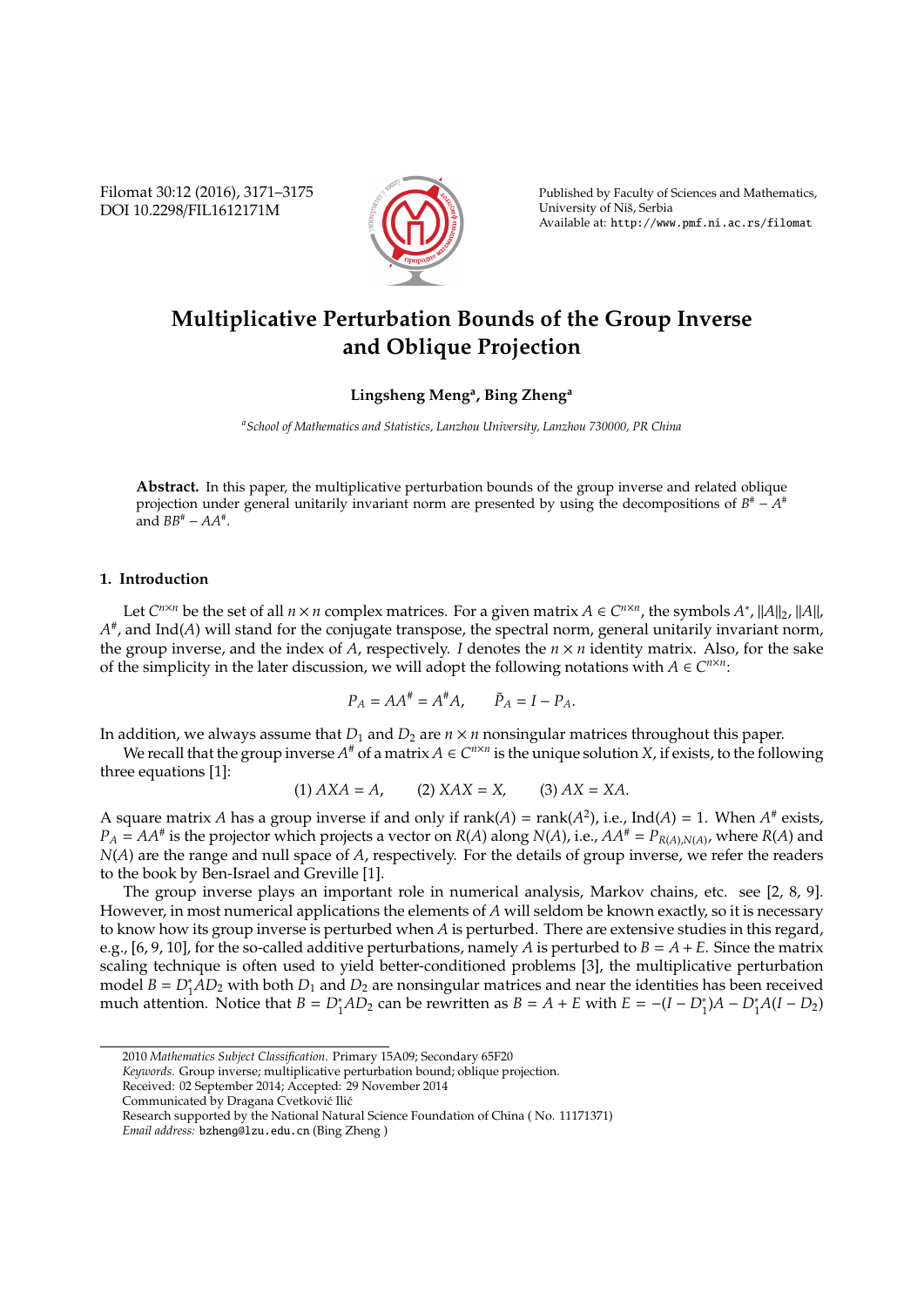or *E* = −*A*(*I* − *D*<sub>2</sub>) − (*I* − *D*<sup>\*</sup><sub>1</sub>)*AD*<sub>2</sub>, the multiplicative perturbation is a special additive perturbation. Hence the existing additive perturbation bounds can be applied directly to give the multiplicative perturbation bounds. But in general this technique may produce unideal perturbation bounds because it overlooks the nature of the multiplicative perturbation. Various multiplicative perturbation analysis have been done to many problems, such as the polar decomposition [4], the singular value decomposition [5], and the Moore-Penrose inverse [7] when *A* is multiplicatively perturbed. In this paper, we will study the multiplicative perturbation bounds to the group inverse and the related oblique projection under unitarily invariant norm.

#### **2. Multiplicative Perturbation Bounds of the Oblique Projection**

In this section, we study the multiplicative perturbation bounds of the oblique projection related to group inverse under general unitarily invariant norm. Let  $A \in C^{n \times n}$ ,  $B = D_1^*AD_2$  and Ind(*A*) = 1, then  $B^*$ may not exist (see Example 1). After a simple analysis, we can get the following theorem.

**Theorem 2.1.** Let  $A \in C^{n \times n}$  and  $B = D_1^*AD_2$ , then  $B^*$  exists if and only if  $rank(AD_2D_1^*A) = rank(A)$ .

Example 1. Let 
$$
A = \begin{pmatrix} 1 & 0 \ 0 & 0 \end{pmatrix}
$$
,  $D_1 = I_2$  and  $D_2 = \begin{pmatrix} 0 & 1 \ 1 & 0 \end{pmatrix}$ . Then  
\n
$$
B = D_1^*AD_2 = \begin{pmatrix} 0 & 1 \ 0 & 0 \end{pmatrix}.
$$

It is easy to see that  $rank(A^2) = rank(A) = 1$  and  $0 = rank(B^2) < rank(B) = 1$ . Hence,  $B^{\#}$  does not exist.

In order to get the multiplicative perturbation bounds of the oblique projection, we fist give a decomposition of *BB*# − *AA*# .

**Lemma 2.2.** *Let A* ∈ *C*<sup>*n*×*n*</sup></sub>*, B* = *D*<sup>∗</sup><sub>1</sub>*AD*<sub>2</sub> *and Ind*(*A*) = 1*. If rank*(*AD*<sub>2</sub>*D*<sup>∗</sup><sub>1</sub>*A*) = *rank*(*A*)*, then* 

$$
P_B - P_A = P_B(I - D_2^{-1})\tilde{P}_A + \tilde{P}_B(D_1^* - I)P_A.
$$
\n(2.1)

**Proof.** Since

$$
P_B - P_A = B^{\#}(B - A)(I - AA^{\#}) + (I - BB^{\#})(B - A)A^{\#}
$$
\n(2.2)

and

$$
B - A = B(I - D_2^{-1}) + (D_1^* - I)A,\tag{2.3}
$$

combining (2.2) and (2.3), we immediately get (2.1).  $\Box$ 

Based on the above lemma, we can give a multiplicative perturbation bound for  $||P_B - P_A||$ . But before stating this result, we mention another lemma which will be used.

**Lemma 2.3.** [10] *Let A* ∈  $C^{n×n}$  *with Ind*(*A*) = 1*. Then* 

$$
||AA^*||_2 = ||I - AA^*||_2.
$$

**Theorem 2.4.** *Let*  $A \in C^{n \times n}$ ,  $B = D_1^*AD_2$  *and*  $Ind(A) = 1$ *. If rank* $(AD_2D_1^*A) = rank(A)$ *, then* 

$$
||P_B - P_A|| \le ||P_A||_2||P_B||_2(||I - D_1|| + ||I - D_2^{-1}||). \tag{2.4}
$$

*If the used norm is the spectral norm, we have*

$$
\frac{||P_B - P_A||_2}{||P_A||_2} \le ||P_B||_2(||I - D_1||_2 + ||I - D_2^{-1}||_2). \tag{2.5}
$$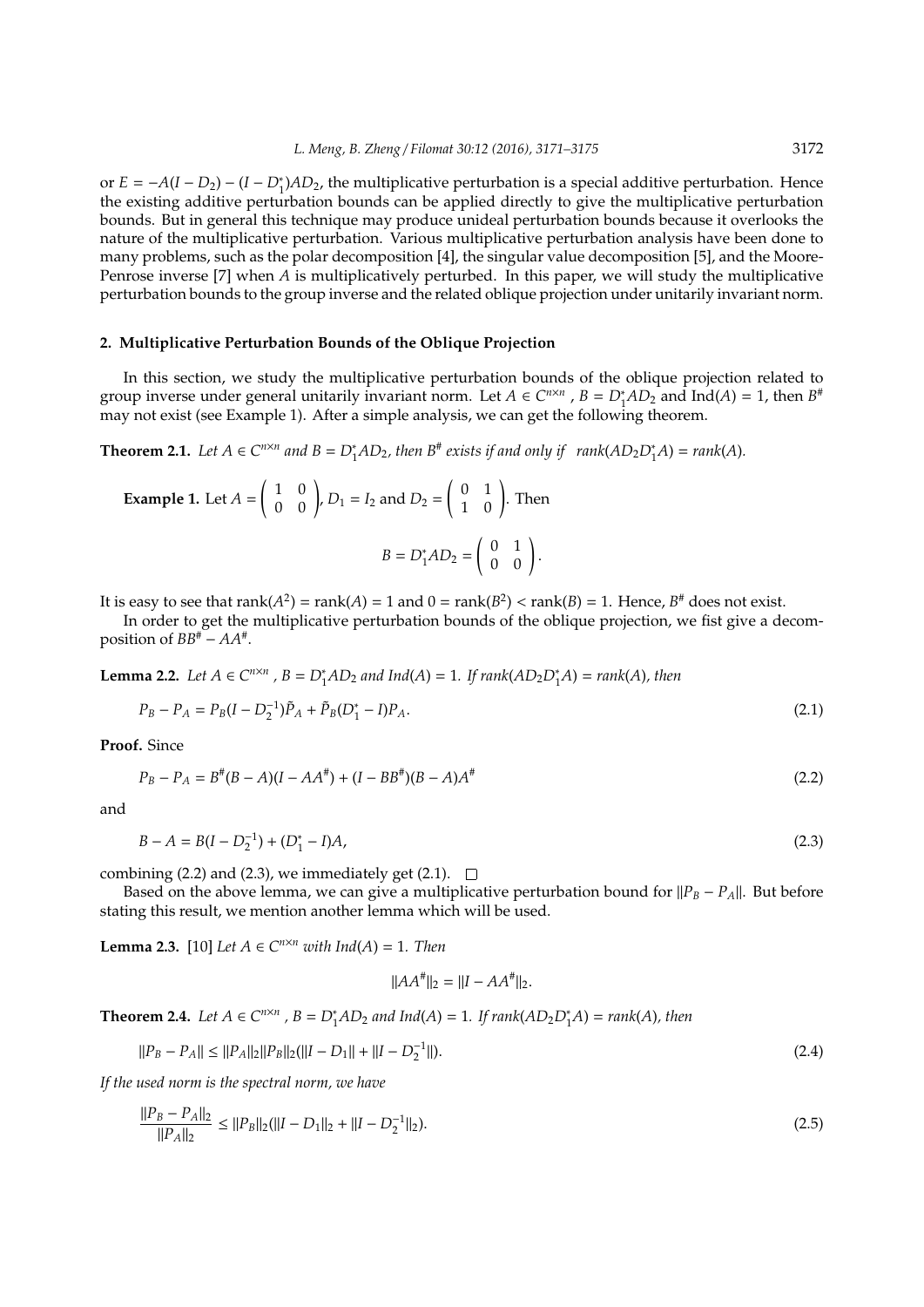**Proof.** Note that the spectral norm is a special unitarily invariant norm and (2.5) is a direct consequence of (2.4). So we only prove (2.4).

Taking the unitarily invariant norm on both sides of (2.1) and using Lemma 2.2, we get the estimate

$$
\begin{array}{rcl} ||P_B-P_A||&\leq&||P_B||_2||\tilde{P}_A||_2||I-D_2^{-1}||+||P_A||_2||\tilde{P}_B||_2||I-D_1||\\&=&||P_A||_2||P_B||_2(||I-D_1||+||I-D_2^{-1}||).\end{array}
$$

The proof is completed.  $\square$ 

**Corollary 2.5.** *Under the assumptions of Theorem 2.4, if*  $rank(AD_2D_1^*A) = rank(A)$  *and*  $\gamma = ||P_A||_2(||I - D_1||_2 + ||I - D_2||_2)$  $D_2^{-1}$ ||2) < 1*, then we have* 

$$
\frac{\|P_A\|_2}{1+\gamma} \le \|P_B\|_2 \le \frac{\|P_A\|_2}{1-\gamma}
$$
\n(2.6)

*and*

$$
||P_B - P_A|| \le \frac{||P_A||_2^2}{1 - \gamma} (||I - D_1|| + ||I - D_2^{-1}||). \tag{2.7}
$$

**Proof.** From (2.4), we have

$$
||P_B||_2 - ||P_A||_2 \le ||P_B - P_A||_2 \le ||P_A||_2||P_B||_2(||I - D_1||_2 + ||I - D_2^{-1}||_2),
$$

i.e.,

$$
(1 - \gamma) ||P_B||_2 \leq ||P_A||_2,
$$

since 1 −  $\gamma$  > 0, we get the right inequality of (2.6). Similarly, from  $||P_A||_2 - ||P_B||_2 \le ||P_B - P_A||_2$ , we can get the left inequality of (2.6). It is obvious that, (2.7) is the direct consequence of (2.4) and (2.6).  $\Box$ 

## **3. Multiplicative Perturbation Bounds of the Group Inverse**

In this section, we will provide multiplicative perturbation bounds of the group inverse under general unitarily invariant norm. To this end, we need the following lemma.

**Lemma 3.1.** *Let*  $A \in C^{n \times n}$ ,  $B = D_1^*AD_2$  *such that Ind*( $A$ ) = 1 *and rank*( $AD_2D_1^*A$ ) = *rank*( $A$ ), *then we have* 

$$
B^{\#} = P_B D_2^{-1} A^{\#} D_1^{-*} P_B
$$
  
=  $(I + \Theta_1(D_1, D_2)) A^{\#} (I + \Theta_2(D_1, D_2)),$  (3.2)

where  $\Theta_1(D_1, D_2) = \tilde{P}_B(D_1^* - I) - P_B(I - D_2^{-1}), \Theta_2(D_1, D_2) = (D_2 - I)\tilde{P}_B - (I - D_1^{-*})P_B$  and  $D_1^{-*}$  denotes the inverse *of the conjugate transpose of D*1*.*

**Proof.** Let *Z* be the matrix on the right side of equation (3.1). From  $B = D_1^*AD_2$ , we have

$$
BZ = BD_2^{-1}A^\#D_1^{-*}BB^\# = D_1^*AA^\#AD_2B^\# = BB^\#
$$

and

$$
ZB = B^{\#}BD_2^{-1}A^{\#}D_1^{-*}B = B^{\#}D_1^*AD_2 = B^{\#}B.
$$

Hence,  $BZB = B$ ,  $ZBZ = Z$  and  $BZ = ZB$ , i.e.,  $B^{\#} = Z$ . To prove (3.2), it is only needed to prove

 $(I + \Theta_1(D_1, D_2))A^* = P_B D_2^{-1} A^*$  and  $A^*(I + \Theta_2(D_1, D_2)) = A^* D_1^{-*}$  $i_1^{-*}P_B$ .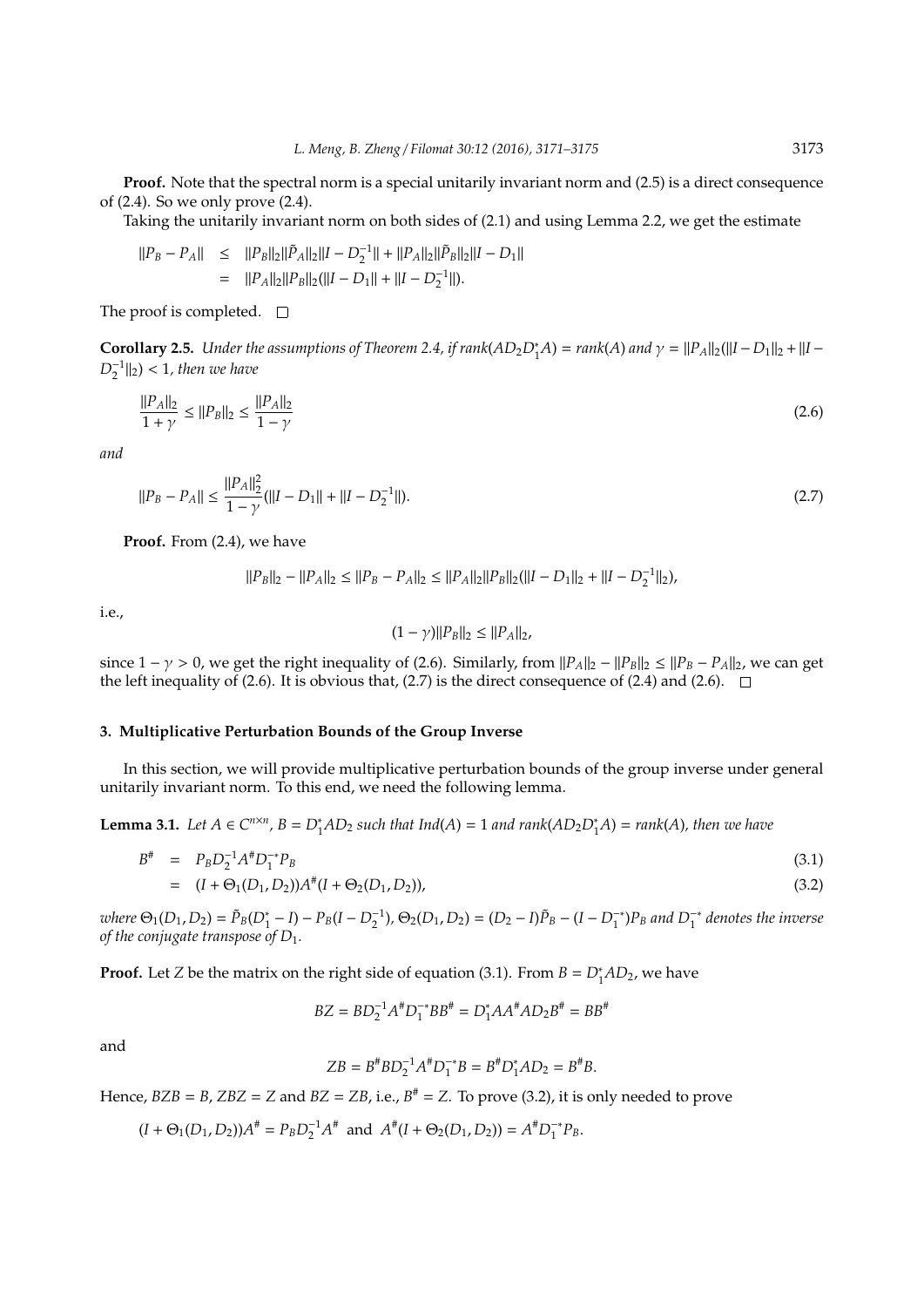In fact, we have

$$
(I + \Theta_1(D_1, D_2))A^* = [I + (I - B^*B)(D_1^* - I) - B^*B(I - D_2^{-1})]AA^*A^*
$$
  
=  $A^* - (I - B^*B)A^* - B^*B(I - D_2^{-1})A^*$   
=  $P_B D_2^{-1}A^*.$ 

Similarly, we can prove  $A^{\#}(I + \Theta_2(D_1, D_2)) = A^{\#}D_1^{-*}P_B$ .

Obviously, Lemma 3.1 is valid both for full rank and rank deficient matrices. Combining (2.6) and (3.1), we can get the following corollary.

**Corollary 3.2.** With the same assumptions as in Lemma 3.1. If  $\gamma = ||P_A||_2(||I - D_1||_2 + ||I - D_2^{-1}||_2)$  < 1 and  $max{||I - D_1||_2}, ||I - D_2||_2} < 1$ *, we have* 

$$
||B^{\#}||\leq \frac{||P_A||_2^2}{(1-\gamma)^2\Phi(D_1,D_2)}||A^{\#}||,
$$

*where*  $\Phi(D_1, D_2) = (1 - ||I - D_1||_2)(1 - ||I - D_2||_2)$ .

The following corollary presents an expression for  $B^{\#} - A^{\#}$  that follows directly from (3.2), which is very important to get the perturbation bound of group inverse.

**Corollary 3.3.** Let  $\Theta_1(D_1, D_2)$  and  $\Theta_2(D_1, D_2)$  be the same as in Lemma 3.1. With the same assumptions as in *Lemma 3.1, we have*

$$
B^{\#} - A^{\#} = \Theta_1(D_1, D_2)A^{\#} + A^{\#}\Theta_2(D_1, D_2) + \Theta_1(D_1, D_2)A^{\#}\Theta_2(D_1, D_2). \tag{3.3}
$$

Next, we state the main result in this section.

**Theorem 3.4.** *With the same assumptions as in Lemma 3.1, then*

$$
||B^{\#} - A^{\#}|| \le ||A^{\#}||_2[||P_B||_2(||I - D_1|| + ||I - D_2^{-1}|| + ||I - D_1^{-1}|| + ||I - D_2||)
$$
  
+||P\_B||<sub>2</sub><sup>2</sup>(||I - D\_1|| + ||I - D\_2^{-1}||)(||I - D\_1^{-1}|| + ||I - D\_2||). (3.4)

 $If \gamma = ||P_A||_2(||I - D_1||_2 + ||I - D_2^{-1}||_2) < 1$ *, we have* 

$$
||B^{\#} - A^{\#}|| \le ||A^{\#}||_2 \left[ \frac{||P_A||_2}{1 - \gamma} (||I - D_1|| + ||I - D_2^{-1}|| + ||I - D_1^{-1}|| + ||I - D_2||) \right] + \frac{||P_A||_2^2}{(1 - \gamma)^2} (||I - D_1|| + ||I - D_2^{-1}||)(||I - D_1^{-1}|| + ||I - D_2||)].
$$
\n(3.5)

**Proof.** From Lemma 2.2, we can get

$$
\|\Theta_1(D_1, D_2)\| \le \|P_B\|_2 (\|I - D_1\| + \|I - D_2^{-1}\|)
$$
\n(3.6)

and

$$
\|\Theta_2(D_1, D_2)\| \le \|P_B\|_2 (\|I - D_2\| + \|I - D_1^{-1}\|). \tag{3.7}
$$

Hence, (3.4) follows directly from (3.3), (3.6) and (3.7). Substituting (2.6) into (3.4), we can get (3.5) immediately.  $\square$